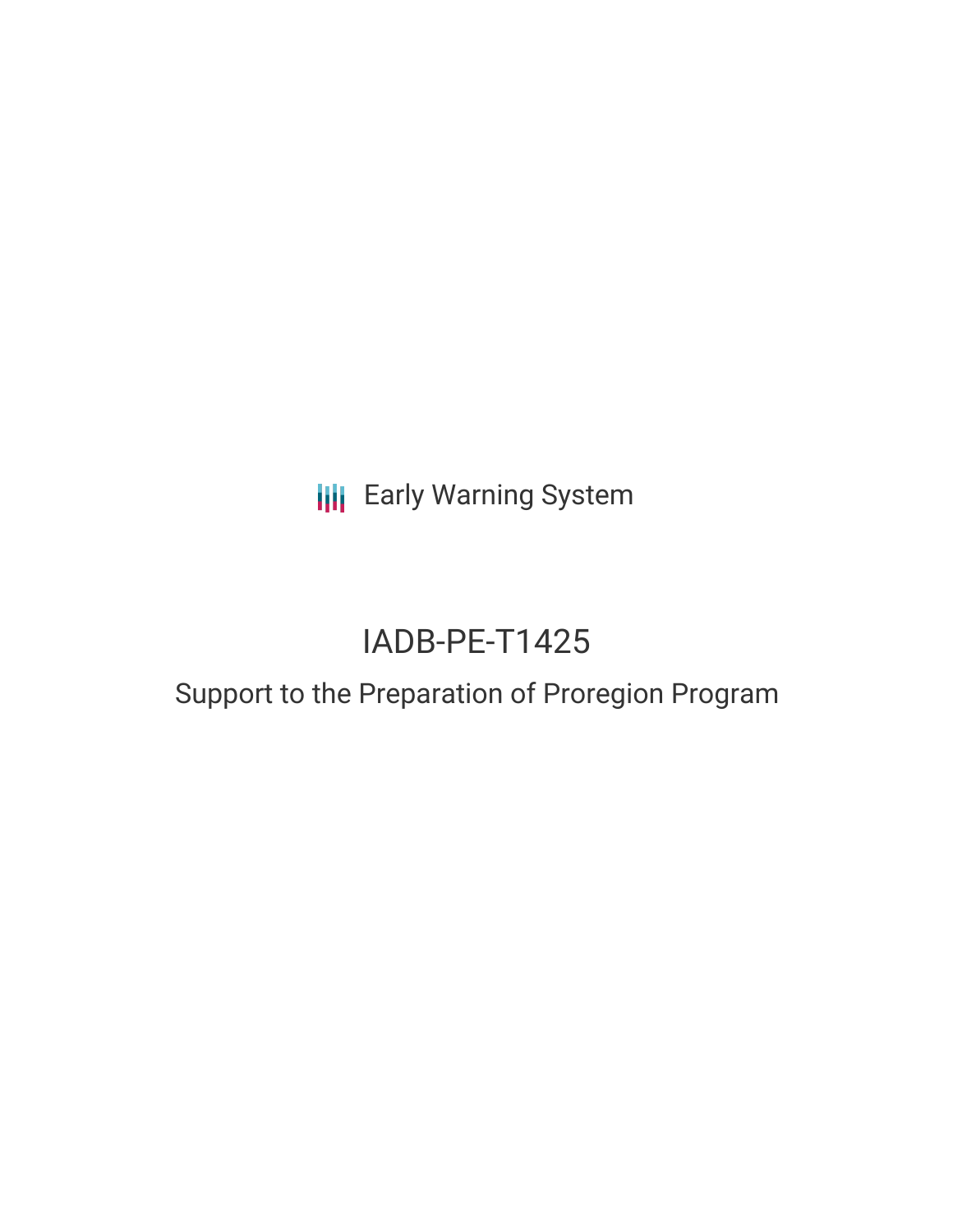

## **Quick Facts**

| <b>Countries</b>              | Peru                                   |
|-------------------------------|----------------------------------------|
| <b>Financial Institutions</b> | Inter-American Development Bank (IADB) |
| <b>Status</b>                 | Approved                               |
| <b>Bank Risk Rating</b>       | B                                      |
| <b>Borrower</b>               | Government of Peru                     |
| <b>Sectors</b>                | <b>Technical Cooperation</b>           |
| <b>Investment Type(s)</b>     | Advisory Services, Grant               |
| <b>Grant Amount (USD)</b>     | $$0.35$ million                        |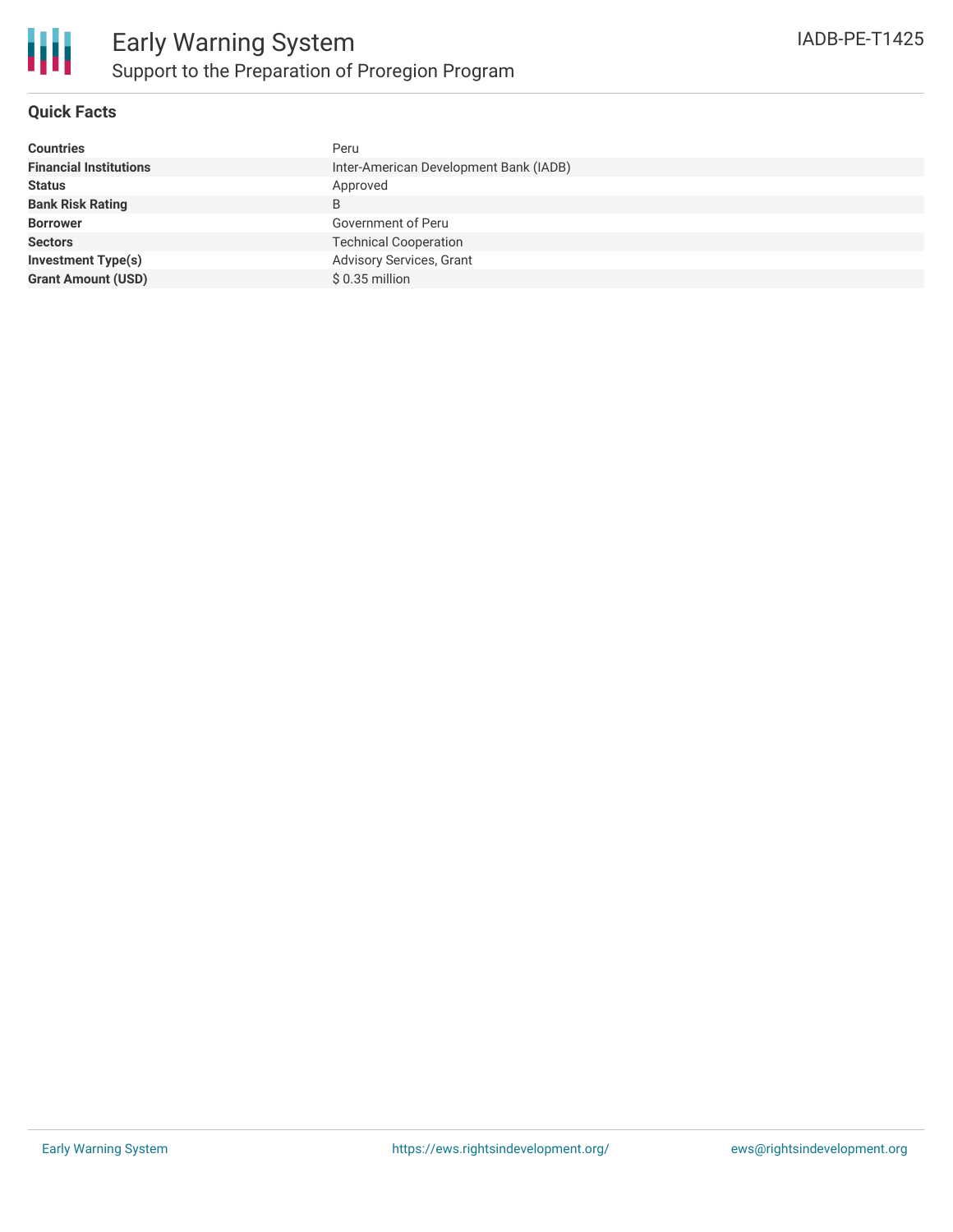

## **Project Description**

The objective is to support the preparation and execution of the Proregion Program (PE-L1252) by financing complementary studies of environmental and social impact, the framework of environmental and social management, evaluation and monitoring programs, economic evaluation, gender activities, among others.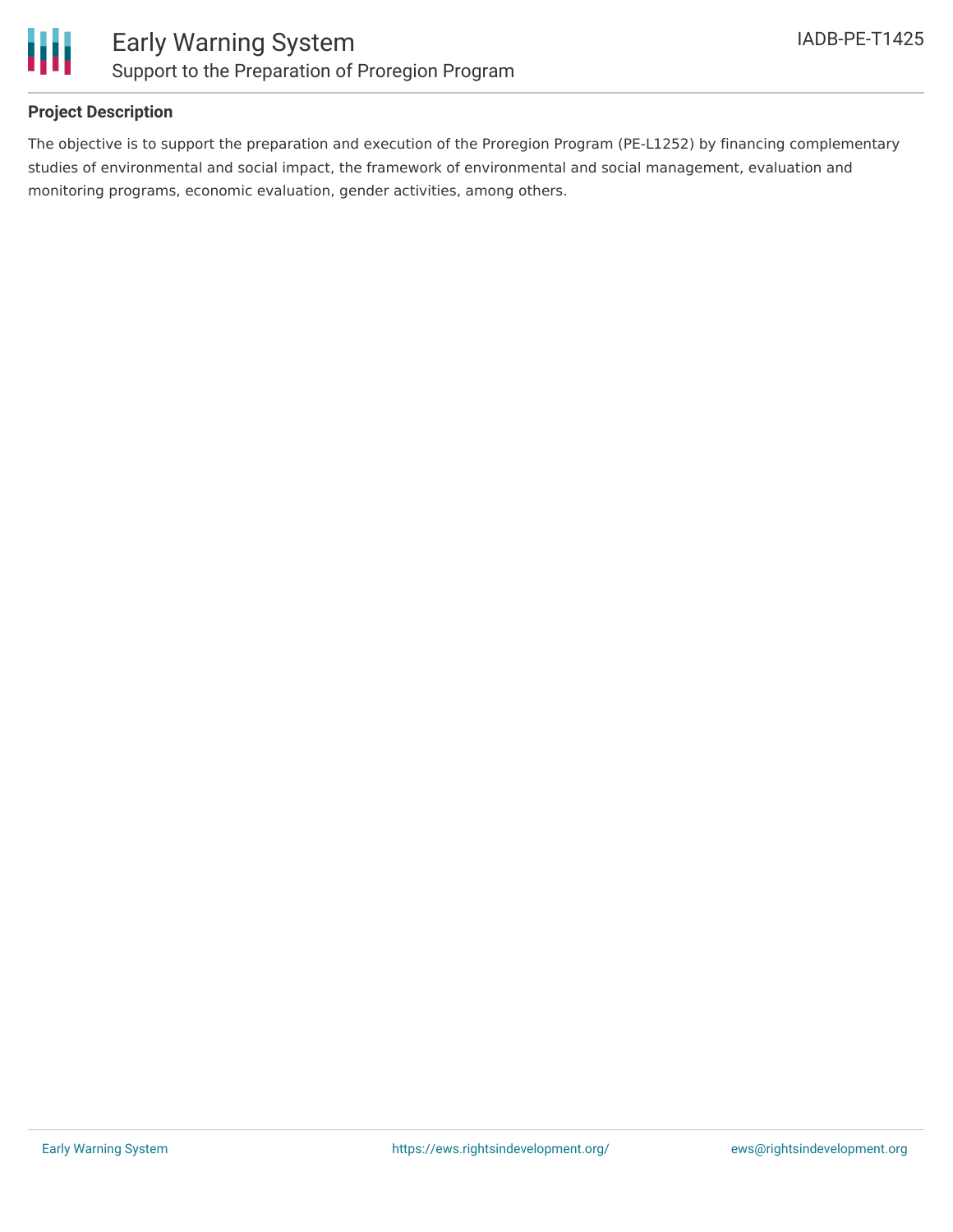

## **Early Warning System Project Analysis**

Not available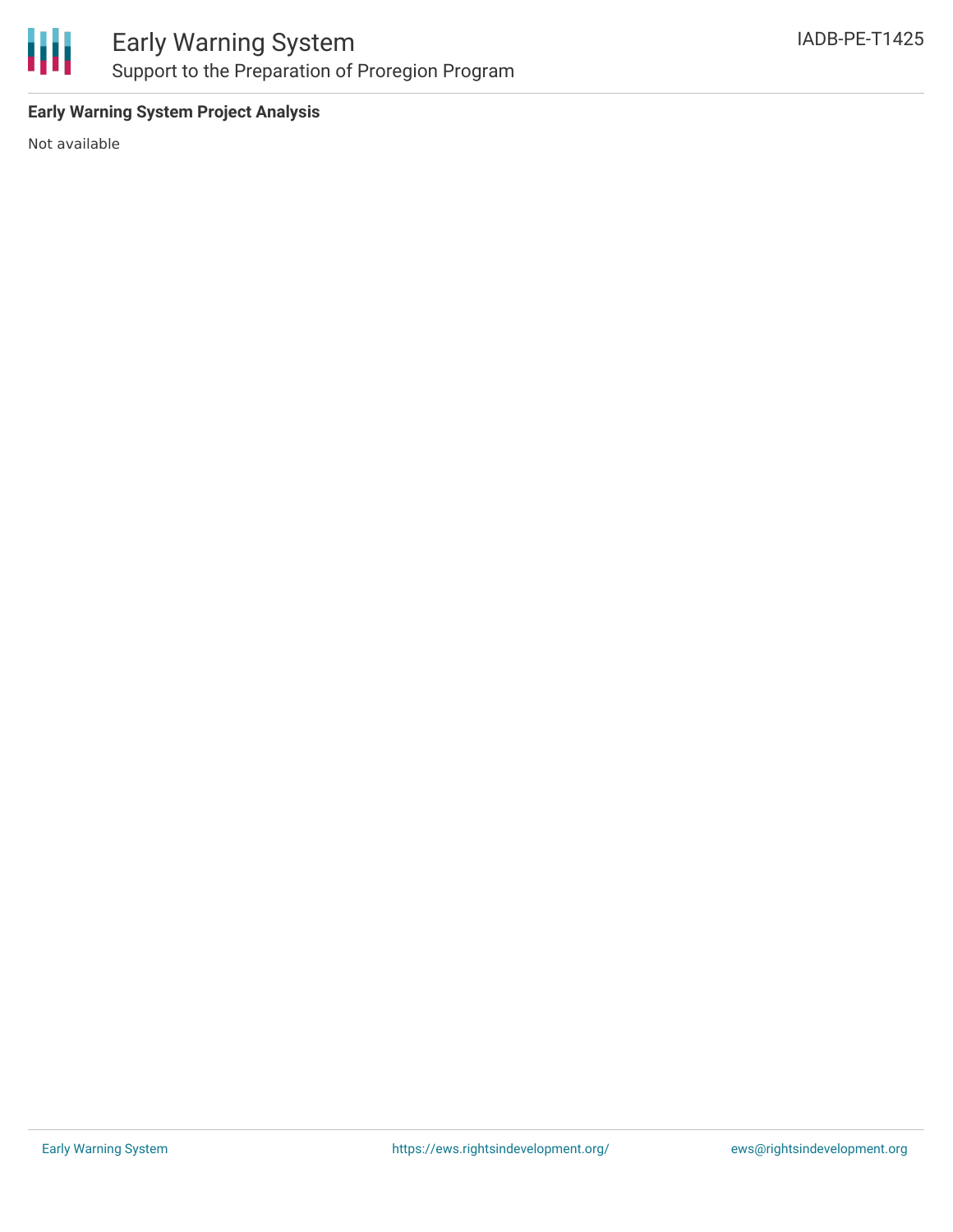

## **People Affected By This Project**

Not available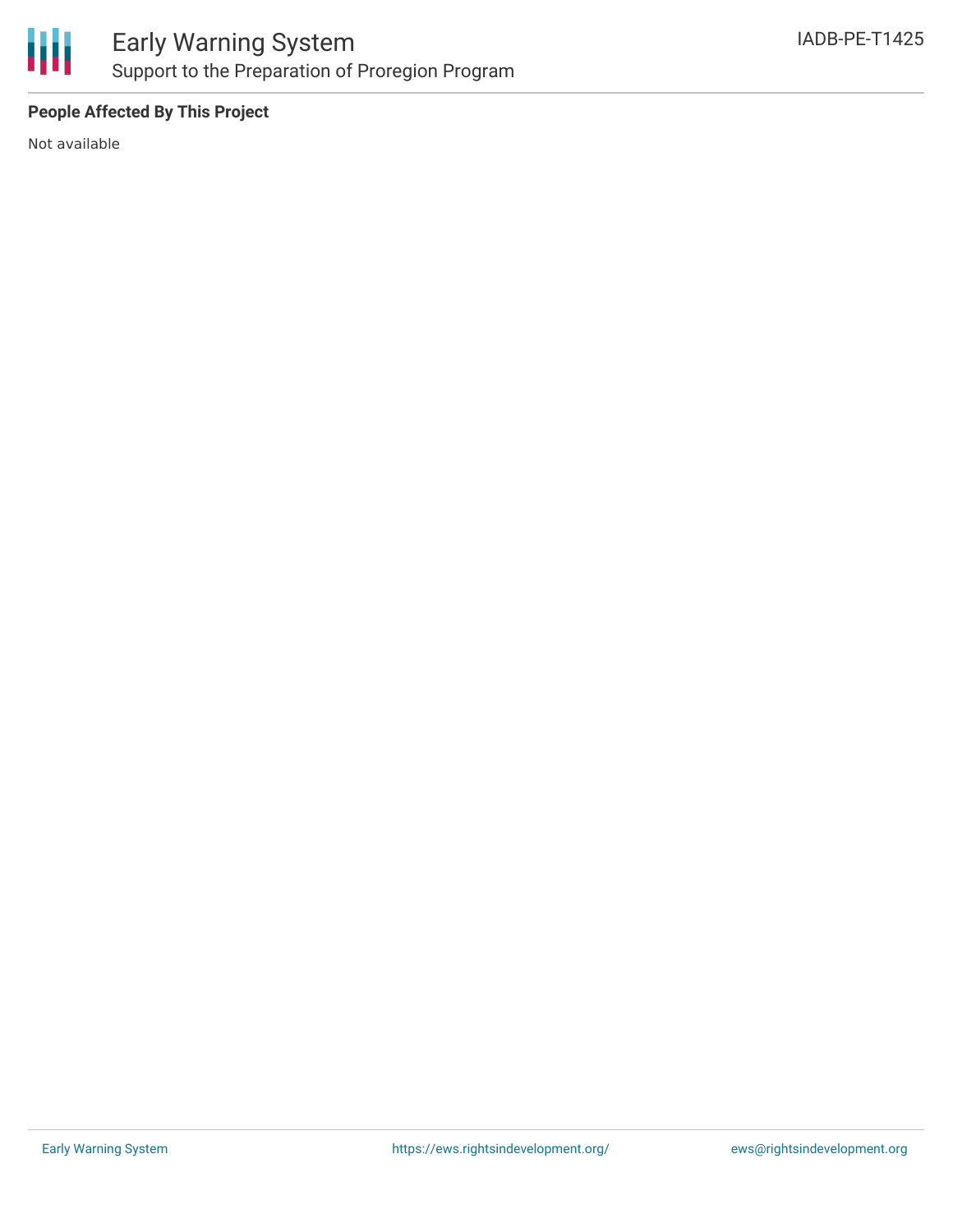

### **Investment Description**

• Inter-American Development Bank (IADB)

Techbical Cooperation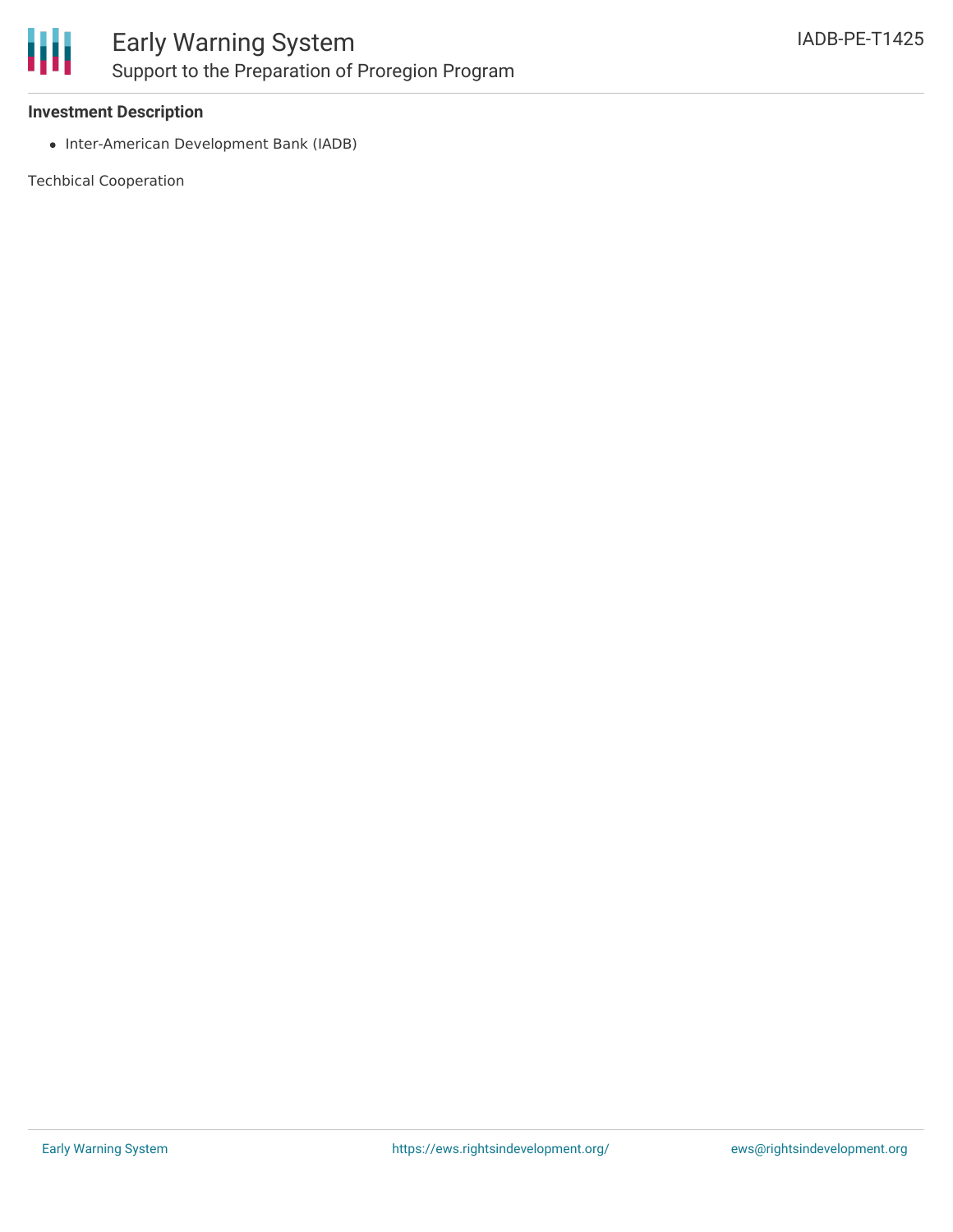

### **Contact Information**

#### ACCOUNTABILITY MECHANISM OF IADB

The Independent Consultation and Investigation Mechanism (MICI) is the independent complaint mechanism and fact-finding body for people who have been or are likely to be adversely affected by an Inter-American Development Bank (IDB) or Inter-American Investment Corporation (IIC)-funded project. If you submit a complaint to MICI, they may assist you in addressing the problems you raised through a dispute-resolution process with those implementing the project and/or through an investigation to assess whether the IDB or IIC is following its own policies for preventing or mitigating harm to people or the environment. You can submit a complaint by sending an email to MICI@iadb.org. You can learn more about the MICI and how to file a complaint at http://www.iadb.org/en/mici/mici,1752.html (in English) or http://www.iadb.org/es/mici/mici,1752.html (Spanish).